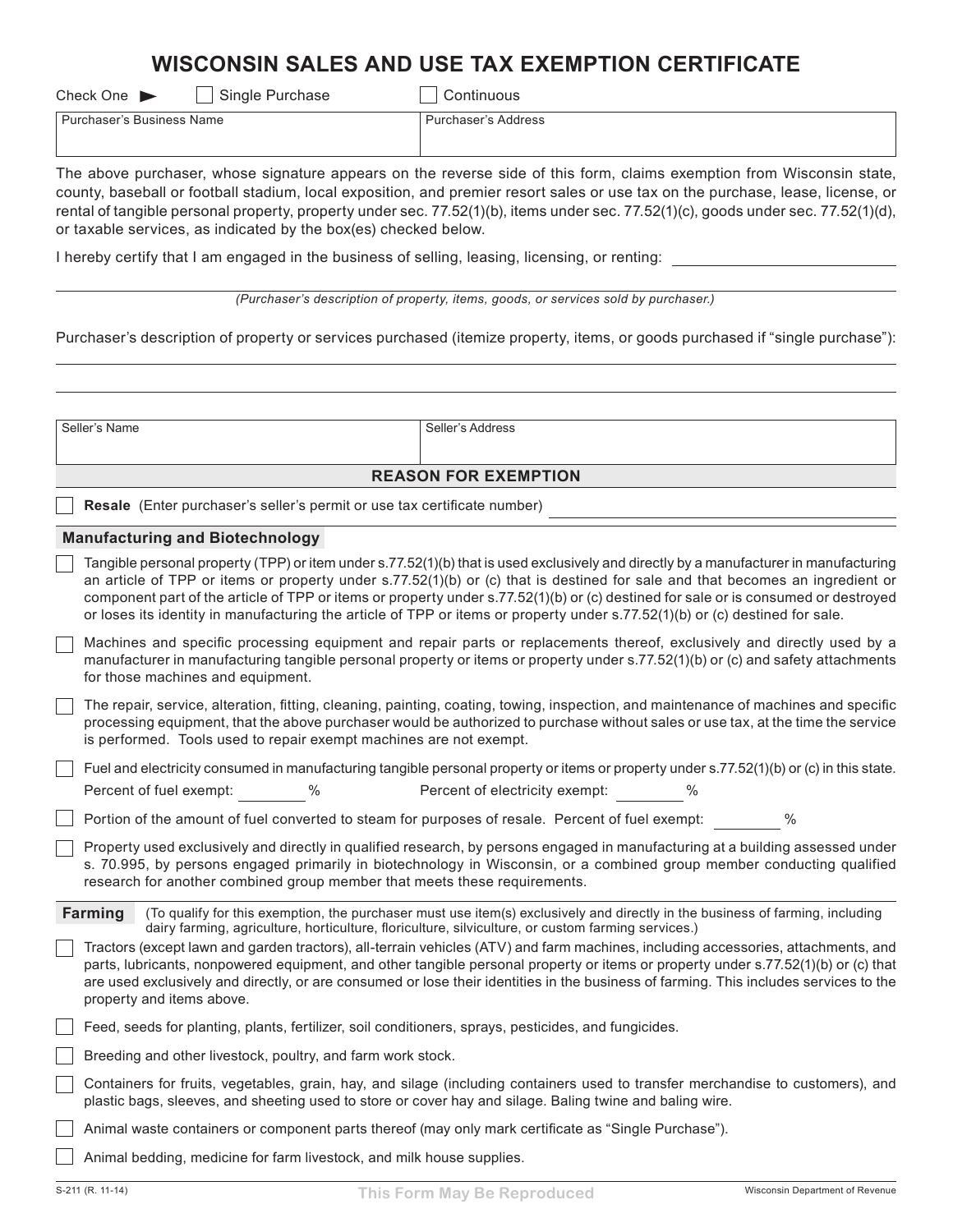|                                                                                                                                  | <b>Governmental Units and Other Exempt Entities</b>                                                                                                                                                                                                                                                                                                                                                                        | Enter CES No., if applicable                      |  |  |  |  |
|----------------------------------------------------------------------------------------------------------------------------------|----------------------------------------------------------------------------------------------------------------------------------------------------------------------------------------------------------------------------------------------------------------------------------------------------------------------------------------------------------------------------------------------------------------------------|---------------------------------------------------|--|--|--|--|
|                                                                                                                                  | The United States and its unincorporated agencies and instrumentalities.                                                                                                                                                                                                                                                                                                                                                   |                                                   |  |  |  |  |
|                                                                                                                                  | Any federally recognized American Indian tribe or band in this state.                                                                                                                                                                                                                                                                                                                                                      |                                                   |  |  |  |  |
|                                                                                                                                  | Wisconsin state and local governmental units, including the State of Wisconsin or any agency thereof, Wisconsin counties, cities,<br>villages, or towns, and Wisconsin public schools, school districts, universities, or technical college districts.                                                                                                                                                                     |                                                   |  |  |  |  |
|                                                                                                                                  | Organizations organized and operated exclusively for religious, charitable, scientific, or educational purposes, or for the prevention<br>of cruelty to children or animals. CES Number                                                                                                                                                                                                                                    | (Required for Wisconsin organizations).           |  |  |  |  |
|                                                                                                                                  | <b>Other</b>                                                                                                                                                                                                                                                                                                                                                                                                               |                                                   |  |  |  |  |
|                                                                                                                                  | Containers and other packaging, packing, and shipping materials, used to transfer merchandise to customers of the purchaser.                                                                                                                                                                                                                                                                                               |                                                   |  |  |  |  |
|                                                                                                                                  | Trailers and accessories, attachments, parts, supplies, materials, and service for motor trucks, tractors, and trailers which are<br>used exclusively in common or contract carriage under LC, IC, or MC No. (if applicable)                                                                                                                                                                                               |                                                   |  |  |  |  |
|                                                                                                                                  | Machines and specific processing equipment used exclusively and directly in a fertilizer blending, feed milling, or grain drying<br>operation, including repair parts, replacements, and safety attachments.                                                                                                                                                                                                               |                                                   |  |  |  |  |
|                                                                                                                                  | Building materials acquired solely for and used solely in the construction or repair of holding structures used for weighing and<br>dropping feed or fertilizer ingredients into a mixer or for storage of such grain, if such structures are used in a fertilizer blending,<br>feed milling, or grain drying operation.                                                                                                   |                                                   |  |  |  |  |
|                                                                                                                                  | Tangible personal property purchased by a person who is licensed to operate a commercial radio or television station in Wisconsin,<br>if the property is used exclusively and directly in the origination or integration of various sources of program material for commercial<br>radio or television transmissions that are generally available to the public free of charge without a subscription or service agreement. |                                                   |  |  |  |  |
|                                                                                                                                  | Fuel and electricity consumed in the origination or integration of various sources of program material for commercial radio or<br>television transmissions that are generally available to the public free of charge without a subscription or service agreement.<br>Percent of fuel exempt: %<br>Percent of electricity exempt: $\%$                                                                                      |                                                   |  |  |  |  |
|                                                                                                                                  |                                                                                                                                                                                                                                                                                                                                                                                                                            |                                                   |  |  |  |  |
| Tangible personal property and items, property and goods under s.77.52(1)(b), (c), and (d) to be resold by<br>on my behalf where |                                                                                                                                                                                                                                                                                                                                                                                                                            |                                                   |  |  |  |  |
|                                                                                                                                  | is registered to collect and remit sales tax to the Department of Revenue on such sales.                                                                                                                                                                                                                                                                                                                                   |                                                   |  |  |  |  |
|                                                                                                                                  | Tangible personal property, property, items and goods under s.77.52(1)(b), (c), and (d), or services purchased by a Native American<br>with enrollment #<br>, who is enrolled with and resides on the<br>Reservation, where buyer will take possession of such property, items, goods, or services.                                                                                                                        |                                                   |  |  |  |  |
|                                                                                                                                  | Tangible personal property and items and property under s.77.52(1)(b) and (c) becoming a component of an industrial or municipal<br>waste treatment facility, including replacement parts, chemicals, and supplies used or consumed in operating the facility. Caution:<br>Do not check the "continuous" box at the top of page 1.                                                                                         |                                                   |  |  |  |  |
|                                                                                                                                  | Portion of the amount of electricity or natural gas used or consumed in an industrial waste treatment facility.<br>(Percent of electricity or natural gas exempt %)                                                                                                                                                                                                                                                        |                                                   |  |  |  |  |
|                                                                                                                                  | Electricity, natural gas, fuel oil, propane, coal, steam, corn, and wood (including wood pellets which are 100% wood) used for fuel                                                                                                                                                                                                                                                                                        |                                                   |  |  |  |  |
|                                                                                                                                  | for residential or farm use.<br>% of Electricity<br>Exempt                                                                                                                                                                                                                                                                                                                                                                 | % of Fuel<br>% of Natural Gas<br>Exempt<br>Exempt |  |  |  |  |
|                                                                                                                                  |                                                                                                                                                                                                                                                                                                                                                                                                                            | $\%$<br>$\%$                                      |  |  |  |  |
|                                                                                                                                  |                                                                                                                                                                                                                                                                                                                                                                                                                            | $\%$<br>$\%$                                      |  |  |  |  |
|                                                                                                                                  | Address Delivered: National Address Delivered:                                                                                                                                                                                                                                                                                                                                                                             |                                                   |  |  |  |  |
|                                                                                                                                  | Percent of printed advertising material solely for out-of-state use. 48                                                                                                                                                                                                                                                                                                                                                    |                                                   |  |  |  |  |
|                                                                                                                                  | Catalogs, and the envelopes in which the catalogs are mailed, that are designed to advertise and promote the sale of merchandise<br>or to advertise the services of individual business firms.                                                                                                                                                                                                                             |                                                   |  |  |  |  |
|                                                                                                                                  | Computers and servers used primarily to store copies of the product that are sent to a digital printer, a plate-making machine, or a<br>printing press or are used primarily in prepress or postpress activities, by persons whose NAICS code is 323111, 323117, or 323120.                                                                                                                                                |                                                   |  |  |  |  |
|                                                                                                                                  | Purchases from out-of-state sellers of tangible personal property that are temporarily stored, remain idle, and not used in this state<br>and that are then delivered and used solely outside this state, by persons whose NAICS code is 323111, 323117, or 323120.                                                                                                                                                        |                                                   |  |  |  |  |
|                                                                                                                                  | Other purchases exempted by law. (State items and exemption). <u>Contract and the contract of the contract of the contract of the contract of the contract of the contract of the contract of the contract of the contract of th</u>                                                                                                                                                                                       |                                                   |  |  |  |  |
|                                                                                                                                  |                                                                                                                                                                                                                                                                                                                                                                                                                            |                                                   |  |  |  |  |

| I hereby certify that if the item(s) being purchased are not used in an exempt manner. I will remit use tax on the purchase price at the time of |                    |       |      |  |  |  |
|--------------------------------------------------------------------------------------------------------------------------------------------------|--------------------|-------|------|--|--|--|
| first taxable use. I understand that failure to remit the use tax may result in a future liability that may include tax, interest, and penalty.  |                    |       |      |  |  |  |
| Signature of Purchaser                                                                                                                           | Print or Type Name | Title | Date |  |  |  |
|                                                                                                                                                  |                    |       |      |  |  |  |

**(DETACH AND PRESENT TO SELLER)**

(DETACH AND PRESENT TO SELLER)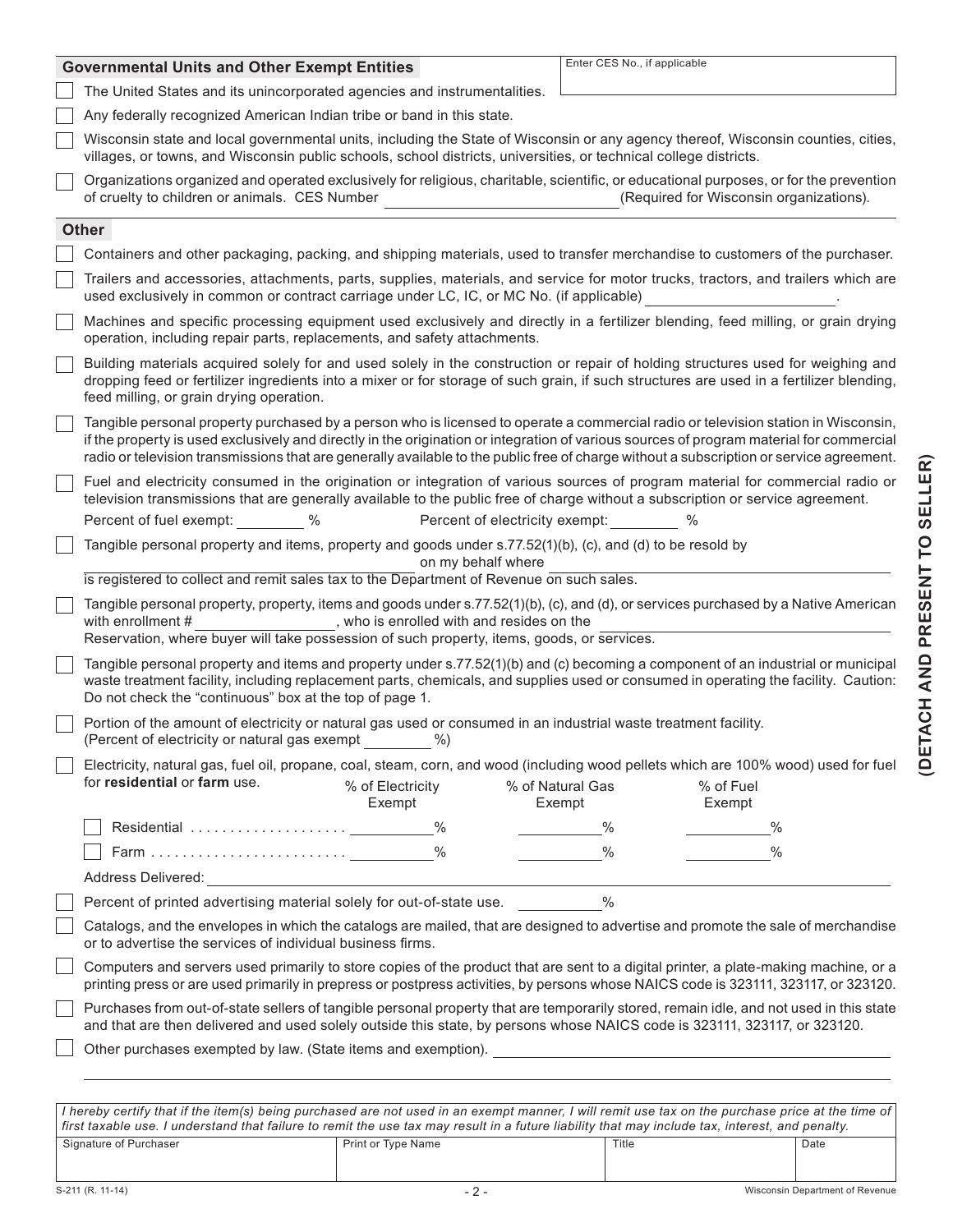## **INSTRUCTIONS**

This certificate may be used to claim exemption from Wisconsin state, county, baseball and football stadium, local exposition, and premier resort sales or use taxes.

Under the sales and use tax law, all receipts from sales of tangible personal property, property, items and goods under sec. 77.52(1) (b), (c), and (d), or taxable services are subject to the tax until the contrary is established. However, a seller who receives a fully completed exemption certificate no later than 90 days after the date of sale is relieved of any responsibility for collection or payment of the tax upon transactions covered by the certificate. A fully completed certificate is one which is completely filled in and indicates the reason for exemption.

**RESALE:** A purchaser using the resale exemption is attesting that the tangible personal property, property, items, or goods under sec. 77.52(1)(b), (c), or (d), or taxable services being purchased will be resold, leased, licensed, or rented. However, in the event any such property, items, or goods is used for any purpose other than retention, demonstration, or display while holding it for sale, lease, license, or rental in the regular course of business, the purchaser is required to report and pay the tax on the purchase of the property, item, or good.

The following purchasers may make purchases for resale even though they do not hold a Wisconsin seller's permit or use tax certificate: (a) A wholesaler who only sells to other sellers for resale may insert "Wholesale only" in the space for the seller's permit number; (b) A person who only sells or repairs exempt property, such as to a manufacturer or farmer, may insert "Exempt sales only"; (c) A nonprofit organization may insert "Exempt sales only" if its subsequent sales of the tangible personal property, property, items, or goods under sec. 77.52(1)(b), (c), or (d), or taxable services are exempt as occasional sales.

A seller is allowed to accept an exemption certificate from an out-of-state retailer claiming the resale exemption for tangible personal property and items, property, and goods under sec. 77.52(1)(b), (c) and (d), Wis. Stats., drop shipped to a Wisconsin location, regardless of whether or not the out-ofstate retailer holds a Wisconsin seller's permit. The out-of-state retailer's permit number, if the other state issues one, and state should be listed on the exemption certificate. If the exemption certificate does not list the Wisconsin seller's permit number or the out-of-state retailer's permit number and state, to be fully complete and valid the exemption certificate must contain a statement indicating the out-of-state retailer is a seller that is not required to hold a permit.

A resale exemption may be granted if the purchaser is unable to ascertain at the time of purchase whether the property will be sold or will be used for some other purpose. If the buyer purchases an item without tax for resale, but uses the item, the buyer owes use tax on its purchase of the item.

**MANUFACTURING:** "Manufacturing" means the production by machinery of a new article of tangible personal property or items or property under sec. 77.52(1)(b) or (c) with a different form, use, and name from existing materials, by a process popularly regarded as manufacturing, and that begins with the conveying raw materials and supplies from plant inventory to the place where work is performed in the same plant and ends with conveying finished units of tangible personal property or items or property under sec. 77.52(1)(b) or (c) to the point of first storage in the same plant.

**FARMING:** This certificate may not be used by farmers to claim exemption for the purchase of motor vehicles or trailers for highway use, lawn or garden tractors, snowmobiles, or for items used for the personal convenience of the farmer. When claiming an exemption for an ATV which is also registered for public use, a written description including the percentages of time for personal and farm use, must be submitted with the ATV Registration Application.

The sales price from the sale of electricity, natural gas, and other fuels for use in farming are exempt all 12 months of the year. Farmers claiming this exemption should check the box for electricity and fuel located in the "Other" section.

This certificate cannot be used as an exemption for paying Wisconsin motor vehicle fuel tax.

**GOVERNMENTAL UNITS AND OTHER EXEMPT ENTITIES:** 

A seller may accept exemption certificates from federal and Wisconsin governmental units and federally recognized American Indian tribes or bands in Wisconsin. Instead of obtaining an exemption certificate, a seller may (1) accept a purchase order from the governmental unit or tribe or band, or (2) record the governmental unit or tribe or band's Certificate of Exempt Status (CES) number on its invoices. Governmental units of other countries and states are not exempt from Wisconsin sales tax.

The exemption for the United States and its unincorporated agencies and instrumentalities may also be claimed by any incorporated agency or instrumentality of the United States wholly owned by the United States or by a corporation wholly owned by the United States.

The exemption for Wisconsin governmental units and other exempt entities may be claimed by: Local Exposition District, Professional Baseball Park District, Professional Football Stadium District, UW Hospitals and Clinics Authority, Wisconsin Aerospace Authority, Health Insurance Risk-Sharing Plan Authority, Wisconsin Economic Development Authority, Fox River Navigational System Authority, public inland lake protection and rehabilitation districts, municipal public housing authorities, uptown business improvement districts, local cultural arts districts, county-city hospitals, sewerage commissions, metropolitan sewerage districts, or joint local water authorities.

**Organizations holding a Certificate of Exempt Status (CES) number:** Wisconsin organizations organized and operated exclusively for religious, charitable, scientific, or educational purposes, or for the prevention of cruelty to children or animals, may purchase products or services exempt from Wisconsin sales tax if the organization holds a CES number issued by the Wisconsin Department of Revenue. Wisconsin and federal governmental units, and any federally recognized American Indian tribe or band in Wisconsin, will also qualify for a CES.

A similar out-of-state organization, generally organized under sec. 501(c)(3) of the Internal Revenue Code, may purchase products or services exempt from Wisconsin sales tax even though it has not been issued a CES number. This exemption does *not* apply to out-of-state public schools, including public colleges and universities, and governmental units from other states.